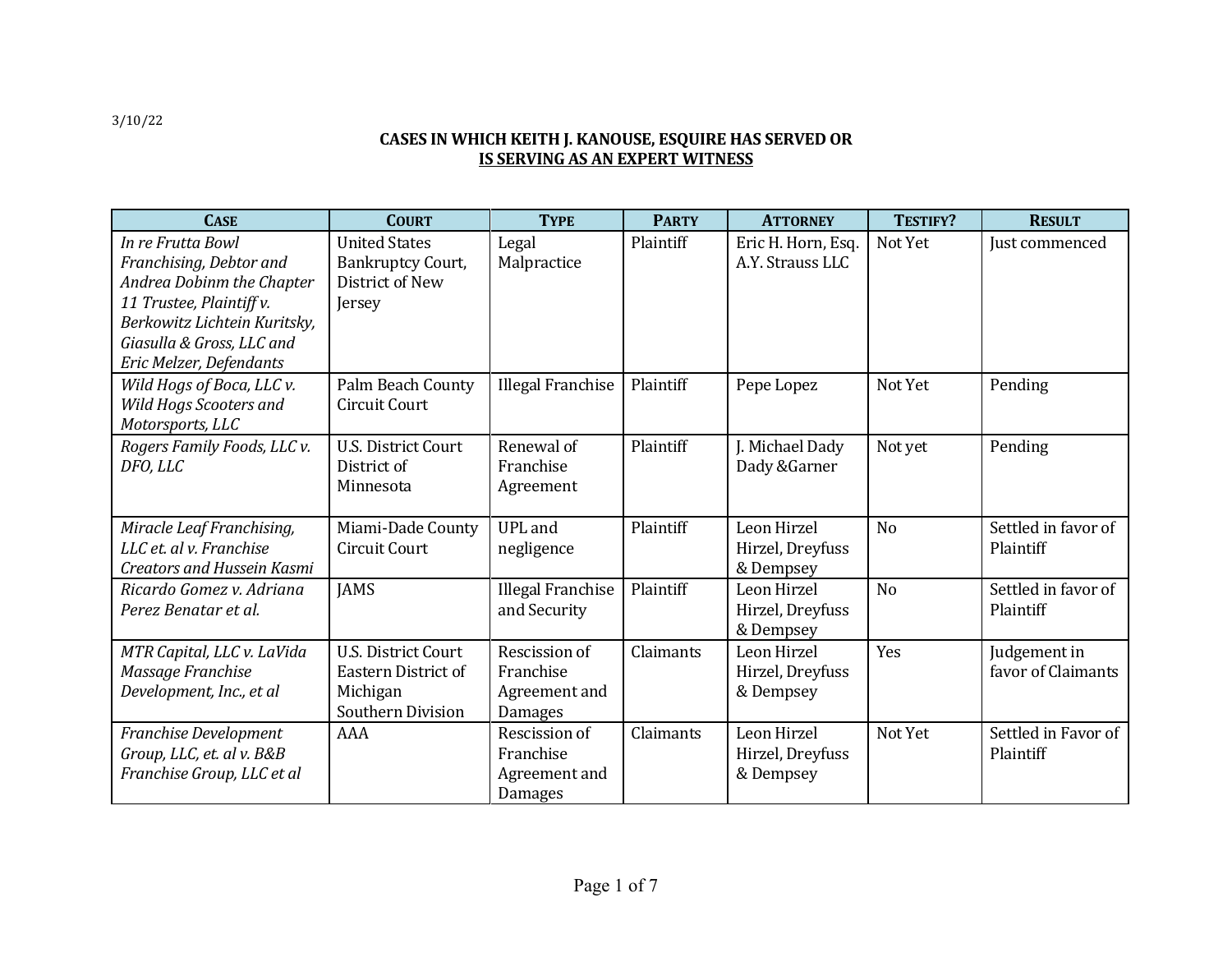| <b>CASE</b>                     | <b>COURT</b>         | <b>TYPE</b>     | <b>PARTY</b> | <b>ATTORNEY</b>   | TESTIFY?       | <b>RESULT</b>       |
|---------------------------------|----------------------|-----------------|--------------|-------------------|----------------|---------------------|
| Wells v. James Bailey de        | Miami-Dade County    | Legal           | Plaintiff    | Matt Leto         | Yes at         | Settled in favor of |
| Rossett                         | Circuit Court        | Malpractice     |              | Hall, Lamb & Hall | Deposition     | Plaintiff           |
| Steven Sagar v. Doctors         | AAA                  | Area            | Claimant     | Jerry Marks       | Yes            | Award in favor of   |
| <b>Associates</b>               | (Connecticut)        | Representative/ |              | Marks & Klein     |                | Respondent          |
|                                 |                      | Franchisor      |              |                   |                |                     |
|                                 |                      | Dispute         |              |                   |                |                     |
| Penta Pura v. Ladybird          | <b>Orange County</b> | Undisclosed     | Plaintiff    | Michele-Diglio-   | Consulting     | Settled in favor of |
| Enterprises, Inc.               | <b>Circuit Court</b> | Franchise       |              | Benkiran          | Not Yet        | Plaintiff           |
|                                 |                      |                 |              | NeJame Law, P.A.  |                |                     |
| Julie Wadsworth and JMW         | AAA                  | Franchisor/     | Claimant     | Evan Goldman      | Yes, at        | Pending             |
| Coastal Home Care, Inc.         | (Atlanta, GA)        | Franchisee      |              | Marks & Klein     | deposition     |                     |
|                                 |                      | Dispute         |              |                   |                |                     |
| CareMinders Home Care, Inc.     |                      |                 |              |                   |                |                     |
| <b>Medical Transport</b>        | Broward County,      | Rescission of   | Plaintiff    | Steven Padula,    | N <sub>o</sub> | Settled in favor of |
| Specialists, Inc., a Florida    | Florida Circuit      | Franchise       |              | Padula and        |                | Plaintiff           |
| corporation, and Byron          | Court                | Agreement       |              | Hodskin           |                |                     |
| Scott Johnston                  |                      |                 |              |                   |                |                     |
| ν.                              |                      |                 |              |                   |                |                     |
| <b>MedEx Patient Transport,</b> |                      |                 |              |                   |                |                     |
| LLC d/b/a Caliber Patient       |                      |                 |              |                   |                |                     |
| Care, a Tennessee limited       |                      |                 |              |                   |                |                     |
| liability company, Klien        |                      |                 |              |                   |                |                     |
| Calvert and Kyle Calvert        |                      |                 |              |                   |                |                     |
| CM South East Texas, LLC        | AAA                  | Franchisor/     | Claimant     | Evan Goldman      | Yes, at        | Judgment in favor   |
| and South East Texas KCH        | (Atlanta, GA)        | Franchisee      |              | Marks & Klein     | deposition     | of Claimant         |
| Co, LLC                         |                      | Dispute         |              |                   | and at         |                     |
| v.                              |                      |                 |              |                   | hearing        |                     |
| CareMinders Home Care, Inc.     |                      |                 |              |                   |                |                     |
| <b>Eric Miller and Platinum</b> | <b>AAA</b>           | Franchisor/     | Claimant     | Evan Goldman      | Not Yet        | In Process          |
| Home Care, Inc.                 | (Atlanta, GA)        | Franchisee      |              | Marks & Klein     |                |                     |
|                                 |                      | Dispute         |              |                   |                |                     |
| CareMinders Home Care, Inc.     |                      |                 |              |                   |                |                     |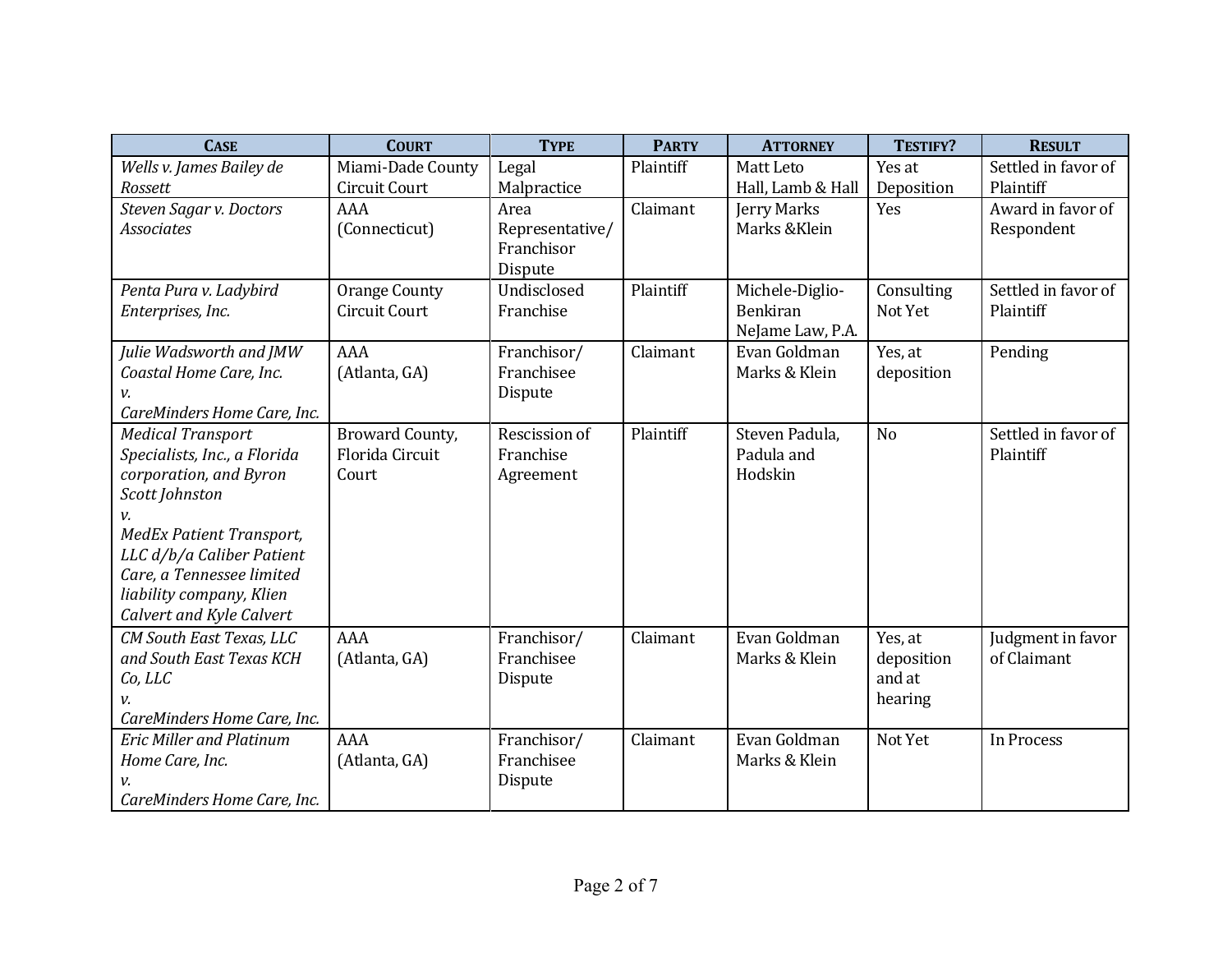| <b>CASE</b>                                                                                                                                                                                                              | <b>COURT</b>                                                              | <b>TYPE</b>                          | <b>PARTY</b>                                                     | <b>ATTORNEY</b>                                                              | <b>TESTIFY?</b>                         | <b>RESULT</b>                                                               |
|--------------------------------------------------------------------------------------------------------------------------------------------------------------------------------------------------------------------------|---------------------------------------------------------------------------|--------------------------------------|------------------------------------------------------------------|------------------------------------------------------------------------------|-----------------------------------------|-----------------------------------------------------------------------------|
| <b>Baby Brother Brands, LLC</b><br>v.<br>NYPD-Utah, LLC,<br>NYPD-Layton, LLC,<br>NYPD Valley Fair, LLC,<br>NYPD Woodlands, LLC,<br>R&Z Pizza Development,<br>LLC, Jim Rodriquez and<br>Angelo Zullo<br><b>Paul Russo</b> | Florida Circuit<br>Court<br><b>Orange County</b>                          | Franchisor/<br>Franchisee<br>Dispute | Defendant/<br>Counter and<br><b>Third Party</b><br>Defendant     | <b>Andre Dreyfuss</b><br>and<br>Leon Hirzel<br>Hirzel, Dreyfuss<br>& Dempsey | Yes                                     | Settled in favor of<br>Defendant/Count<br>er-Plaintiff                      |
| Purosystems, Inc.<br>v.<br>John Woods                                                                                                                                                                                    | AAA<br>(Fort Lauderdale,<br>FL)                                           | Breach of<br>Franchise<br>Agreement  | Respondent                                                       | Stephen J. Padula                                                            | Yes,<br>deposition<br>and at<br>hearing | Judgment in favor<br>of Claimant                                            |
| <b>William Steel</b><br><b>Freedom Boat Club</b>                                                                                                                                                                         | Florida Circuit<br>Court<br>Miami-Dade County                             | Breach of<br>Franchise<br>Agreement  | Plaintiff                                                        | Harsh Arora<br>Kelly<br>Kronenberg                                           | N <sub>o</sub>                          | Settled in favor of<br>Plaintiff                                            |
| Joan M. Lino as PR of the<br>Estate of Louis Lino<br>v.<br>Janice M. Krabbe, M.D. and<br><b>Martin Memorial Hospital</b>                                                                                                 | Florida Circuit<br>Court<br><b>Martin County</b><br>Case #11-1574 CA      | Medical<br>Malpractice               | Plaintiff                                                        | <b>Wallace McCall</b>                                                        | Yes, at<br>deposition                   | Settled in favor of<br>Plaintiff                                            |
| Roy D. Newport et al.<br><b>Burger King Corporation</b>                                                                                                                                                                  | U.S. Dist. Ct.<br>N.D.CA<br>(San Francisco)<br>CASE NO.<br>CV-10-4511 WHA | Franchisor-<br>Franchisee<br>Dispute | Counter-<br>Defendant/<br>Franchisee<br>Strategic<br>Restaurants | Martin H. Orlick                                                             | Yes, at<br>deposition                   | Settled in favor of<br>Plaintiff<br>Franchisees and<br>Counter<br>Defendant |
| LCIJ, Inc.<br>v.<br>National Tenant Network,<br>Inc.                                                                                                                                                                     | AAA (Seattle, WA<br>office                                                | Franchisor-<br>Franchisee<br>Dispute | Plaintiff/<br>Franchisee                                         | Peter Rysman                                                                 | N <sub>o</sub>                          | Settled in favor of<br>Plaintiff<br>Franchisee                              |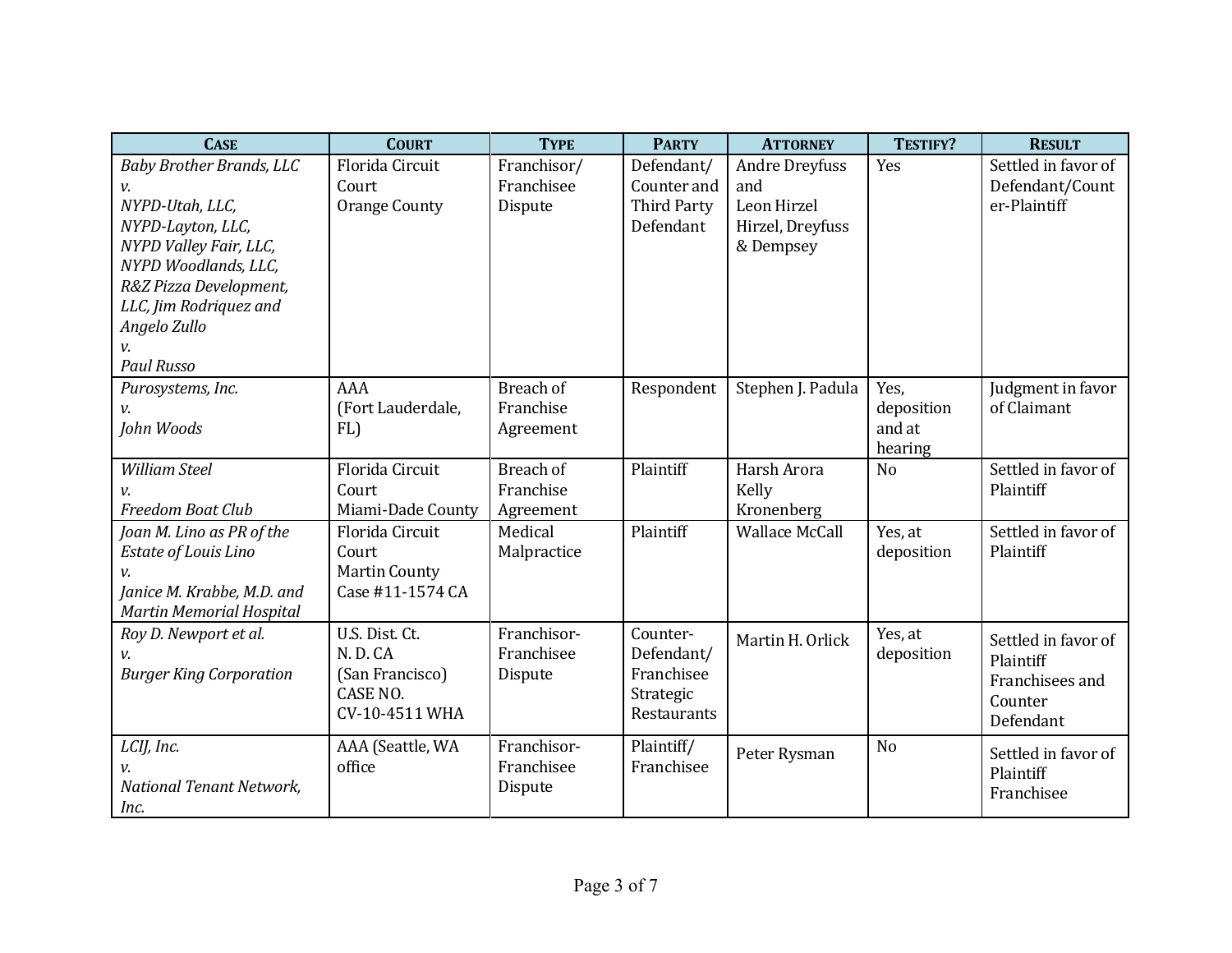| <b>CASE</b>                                                                                                                                                     | <b>COURT</b>                                                                               | <b>TYPE</b>                                                        | <b>PARTY</b>                        | <b>ATTORNEY</b>                                                                         | TESTIFY?              | <b>RESULT</b>                    |
|-----------------------------------------------------------------------------------------------------------------------------------------------------------------|--------------------------------------------------------------------------------------------|--------------------------------------------------------------------|-------------------------------------|-----------------------------------------------------------------------------------------|-----------------------|----------------------------------|
| Alan D. Mathis, Inc.<br>v.<br>Obee's Franchise Systems,<br>Inc.                                                                                                 | U.S. Dist. Ct.<br>M.D. FL<br>(Ft. Myers)<br>CASE NO. @:04-CV-<br>354-FtM-29-<br><b>SPC</b> | Franchisor-<br>Franchisee<br>Dispute                               | Plaintiff/Fra<br>nchisee            | Larry McDowell<br>Fowler White<br><b>Boggs Banker</b><br>PA                             | N <sub>o</sub>        | Settlement terms<br>not known    |
| Hamilton et. al.<br>Laundromart, Inc. et al.                                                                                                                    | Florida Circuit<br>Court<br><b>Broward County</b><br>Case #05-08493-25                     | Franchisor-<br>Franchisee<br>Dispute                               | Plaintiffs/<br>Franchisees          | Carl Schoeppl                                                                           | N <sub>o</sub>        | In process                       |
| Luigi P. Galascio, et al.<br>V.<br>K & K Publications, Inc.,<br>a Florida corporation, et al.                                                                   | <b>Florida Circuit</b><br>Court<br><b>Broward County</b><br>CASE # CACE 04-<br>10229 (18)  | Franchisor/<br>Franchisee<br>Dispute<br>(undisclosed<br>franchise) | Plaintiffs/<br>Franchisees          | Carl Schoeppl                                                                           | N <sub>o</sub>        | Settled in favor of<br>Plaintiff |
| Latin Quarter, Inc. et al.<br>Jeffrey Manchester, et. al                                                                                                        | Florida Circuit<br>Court, Orange<br>County,<br>Case # CIO 99-6491                          | Licensor-<br>Licensee<br>Dispute                                   | Defendants<br>Counter<br>Plaintiffs | Manuel Fente,<br>Esq.<br>(Miami, FL)                                                    | N <sub>o</sub>        | Settled                          |
| <b>Tutor Time Child Care</b><br>Systems, Inc.<br>Twilight Care, Inc., Norman<br>and Robyn LaCombe,<br>Twilight Care, II, Inc. and<br>Kids First Learning Center | Florida Circuit<br>Court<br><b>Broward County</b><br>Case #99-11223<br>CACE (25)           | Franchisor-<br>Franchisee<br>Dispute                               | Defendants<br>Franchisees           | English,<br>McCaughan &<br>O'Bryan<br>Christopher<br>Leigh, Esq.(Ft.<br>Lauderdale, FL) | Yes, at<br>deposition | Settled                          |
| Rich Food Services, Inc. et al<br>V.<br><b>Rich Plan Corporation</b>                                                                                            | U.S. Dist. Ct.<br>E.D.NC<br>W. Div.<br>Case # 5:99-CV-<br>$677 - BR(2)$                    | Franchisor-<br>Franchisee<br>Dispute                               | Plaintiffs/<br>Franchisees          | Farrell &<br>LaMantia<br>(Raleigh, NC)                                                  | Yes                   | Judgment for<br>Defendants       |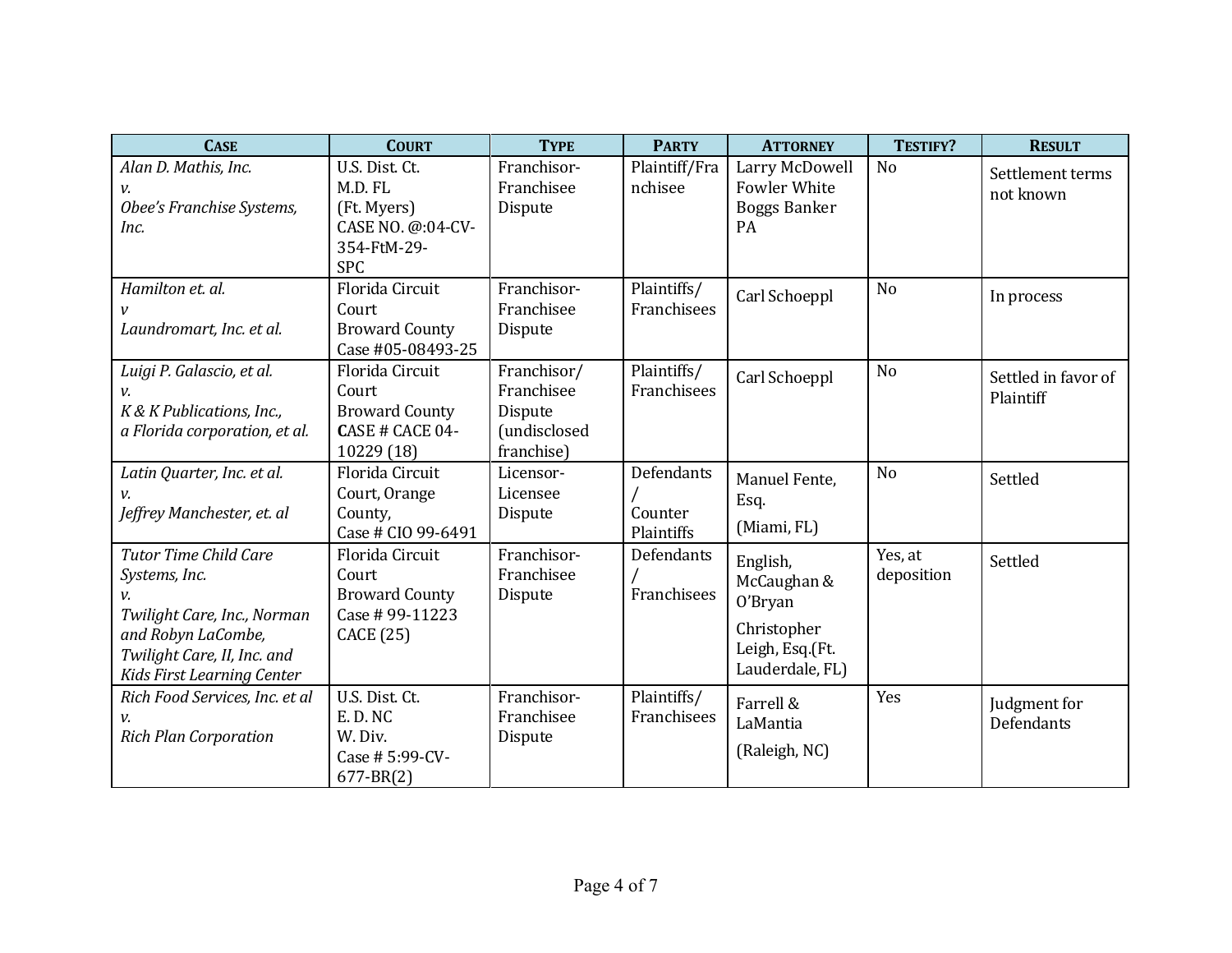| <b>CASE</b>                                                                                                    | <b>COURT</b>                                                                | <b>TYPE</b>                                                     | <b>PARTY</b>                       | <b>ATTORNEY</b>                                                                         | TESTIFY?           | <b>RESULT</b>                                          |
|----------------------------------------------------------------------------------------------------------------|-----------------------------------------------------------------------------|-----------------------------------------------------------------|------------------------------------|-----------------------------------------------------------------------------------------|--------------------|--------------------------------------------------------|
| Hotchkiss et al.<br>ν.<br>Little Caesar's Enterprises,<br>Inc. et al                                           | Dist. CT. of<br>Bexar, TX                                                   | Franchisor-<br>Franchisee<br>Dispute<br>(Class Action)          | Plaintiffs/<br>Franchisees         | Caddell &<br>Chapman<br>(Houston, TX)                                                   | N <sub>o</sub>     | Settled                                                |
| A-Z Services, Inc.<br>v.<br>Kenneth Minerly, Esq.                                                              | Florida Circuit<br>Court<br>Palm Beach County                               | Legal<br>Malpractice                                            | Defendant/<br>Attorney             | Sonneborn,<br>Rutter, et al.<br>(Orlando, FL)                                           | N <sub>o</sub>     | Settled                                                |
| State of Florida<br>ν.<br>Lonnie Lewis                                                                         | Florida Circuit<br>Court<br>Palm Beach County                               | Criminal - Sale<br>of unregistered<br>business<br>opportunities | Defendant                          | Hilliard E.<br>Moldof, Esq.<br>(Ft. Lauderdale,<br>FL)                                  | N <sub>o</sub>     | unknown                                                |
| Frank, Effman & Weinberg,<br>P.A.<br>v.<br>Sanford Jacobson                                                    | Florida Circuit<br>Court<br><b>Broward County</b><br>Case #97-04882<br>(11) | Legal<br>Malpractice<br>Counterclaim                            | Defendant/<br>Counterplai<br>ntiff | Zaden & Wardell.<br>P.A.<br>(Fort<br>Lauderdale,FL)                                     | N <sub>o</sub>     | Judgment for<br>Plaintiff/Counter<br><b>Defendants</b> |
| Bill L. Lowe d/b/a San<br>Marcos Chevron and Lowe's<br>Chevron Food-Mart. et al.<br>v.<br>Chevron U.S.A., Inc. | California Superior<br>Court,<br>San Francisco<br>Case # 977154             | Franchisor-<br>Franchisee<br>Dispute<br>(Class Action)          | Plaintiffs                         | Caddell &<br>Chapman<br>(Houston, TX)<br>and<br>Farrell & La<br>Mantia<br>(Raleigh, NC) | Yes,<br>deposition | Judgment for<br>Defendant                              |
| Alvarez et al.<br>v.<br>Little Caesar Enterprises,<br>Inc.                                                     | U.S. Fed Dist Court,<br>S. Dist. TX, Mcallen<br>Div.<br>Case # M95-245      | Franchisor-<br>Franchisee<br>Dispute                            | Plaintiffs                         | Caddell &<br>Chapman<br>(Houston, TX)                                                   | Yes,<br>deposition | Judgment for<br>Plaintiffs of<br>\$15,000,000          |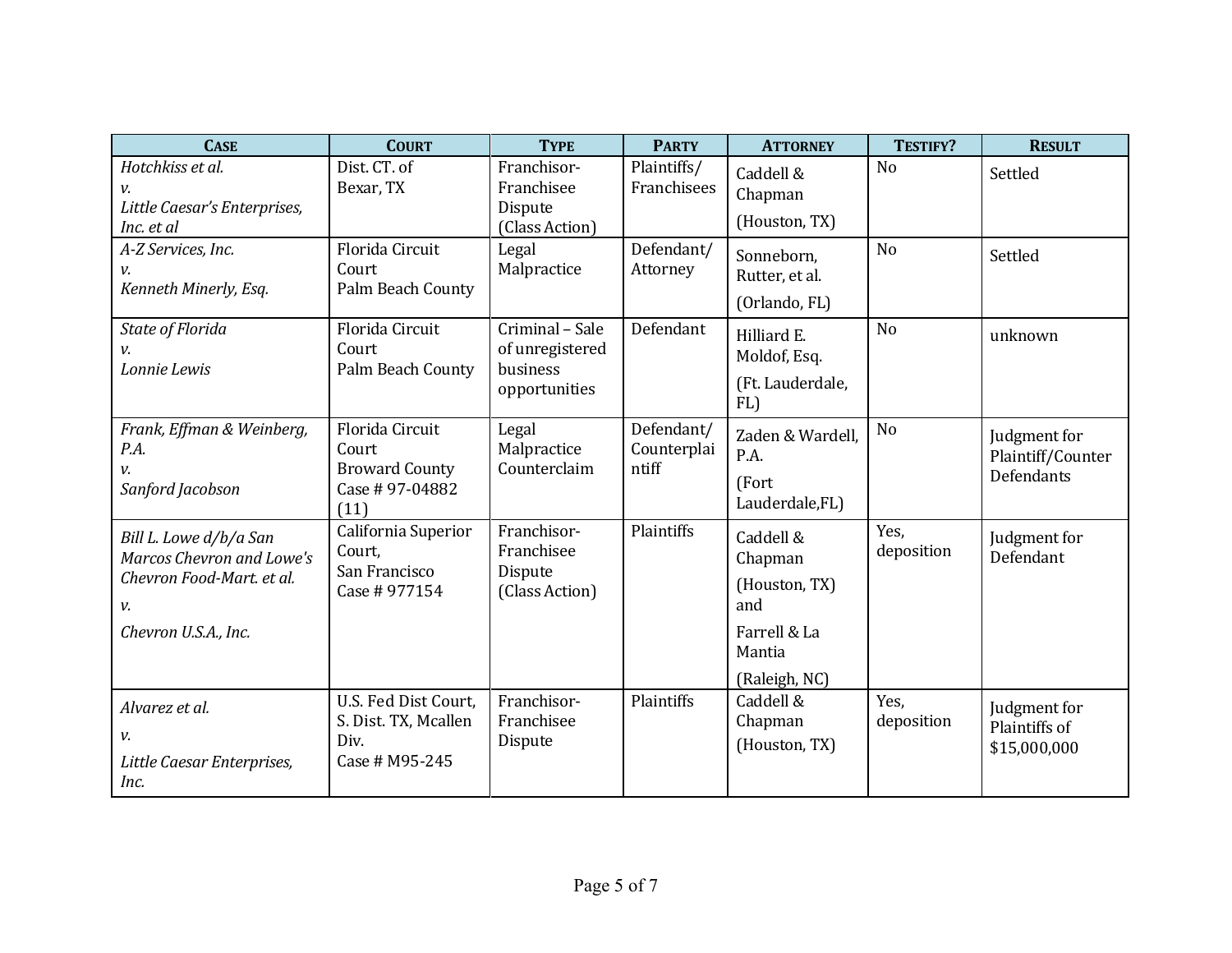| <b>CASE</b>                                                                                      | <b>COURT</b>                                                    | <b>TYPE</b>                          | <b>PARTY</b> | <b>ATTORNEY</b>                                         | TESTIFY?            | <b>RESULT</b>                                                                                                                     |
|--------------------------------------------------------------------------------------------------|-----------------------------------------------------------------|--------------------------------------|--------------|---------------------------------------------------------|---------------------|-----------------------------------------------------------------------------------------------------------------------------------|
| Tri-State Inns, Inc. and<br>Motels of America, Inc.<br>v.<br>Sholodge Franchise Systems,<br>Inc. | Florida Circuit<br>Court<br>Nassau County<br>Case # 97-377-CA   | Franchisor-<br>Franchisee<br>Dispute | Plaintiffs   | Berger, Davis &<br>Singerman<br>(Ft. Lauderdale,<br>FL) | N <sub>o</sub>      | Settled in favor of<br>Plaintiffs                                                                                                 |
| Aris<br>v.<br>Chevron U.S.A., Inc.                                                               | AAA<br>Case No. 32 E 115<br>00355 96 BL<br>Atlanta, GA          | Franchisor-<br>Franchisee<br>Dispute | Claimant     | Caddell &<br>Chapman<br>(Houston, TX)                   | Yes,<br>arbitration | Judgment for<br>Claimant of<br>\$50,000 plus<br>interest,<br>attorney's fees,<br>expert witness<br>fees and<br>arbitration costs  |
| Morgan<br>v.<br>Chevron U.S.A., Inc.                                                             | AAA<br>Atlanta, GA<br>No. 30-114-00067-<br>96                   | Franchisor-<br>Franchisee<br>Dispute | Plaintiff    | Farrell &<br>LaMantia<br>(Raleigh, NC)                  | Yes,<br>arbitration | Judgment for<br>plaintiff of<br>\$23,750 plus<br>interest,<br>attorney's fees,<br>expert witness<br>fees and<br>arbitration costs |
| <b>Charles Weiden</b><br>v.<br>Lady of America, Inc.                                             | Florida Circuit<br>Court<br><b>Broward County</b>               | Franchisor-<br>Franchisee<br>Dispute | Defendant    | Berger, Davis &<br>Singerman<br>(Ft. Lauderdale,<br>FL) | Yes.<br>deposition  | Settled with<br>Defendant paying<br>\$100,000 over 50<br>months                                                                   |
| Haryman<br>v.<br>Cohen, Chernay, Norris,<br>Morici, Weinberger Harris                            | Florida Circuit<br>Court<br>Palm Beach County<br>Case # 95-2469 | Legal<br>Malpractice                 | Plaintiff    | Weiss & Handler,<br>P.A.<br>(Boca Raton, FL)            | N <sub>o</sub>      | Settled                                                                                                                           |